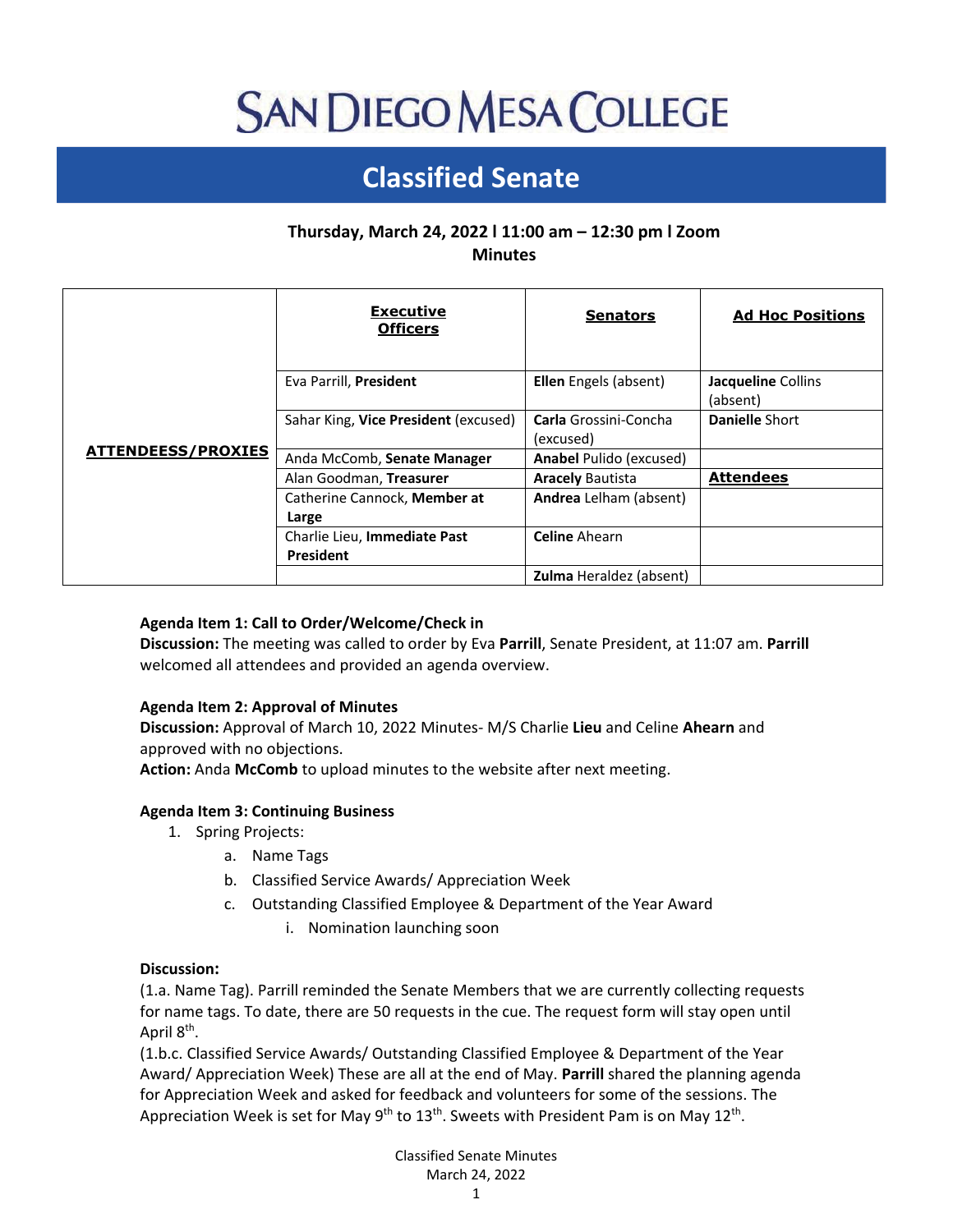#### **Presentation Link:** [Name Tag Request Form](https://docs.google.com/forms/d/e/1FAIpQLSdczHRDyhcqz3D-AkdfTWnHL1gb8DZCEm3qZZB88XiojQJLgQ/viewform)

**Action:** Classified Senate Members to inform colleagues who do not have a name tag to submit an order.

#### **Agenda Item 5: New Business**

- 1. Mesa Technology Strategic Plan First Read (Charlie **Lieu**)
- 2. From DGC: Should our district continue to require masks on campus (students & employees) starting Fall 2022? (Eva **Parrill**)

**Discussion:** (1. Mesa Technology Strategic Plan) Charlie **Lieu** presented an overview of the Mesa Technology Strategic plan.

(2. DGC question) Eva **Parrill** brought up a DGC question regarding mask wearing in the fall. The committee members acknowledged arguments for and against mask wearing such as consideration to vulnerable populations and those who cannot get vaccinated and inequities in mask wearing depending on whether one has their own office or not. Comment: It would be a good idea to ask our students their thoughts. Comment: A solution would be to not wear a mask and test often especially if we have a supply of tests available at Mesa. Comment: One may feel different about this question if they have to wear the mask 1 hour a day compared to 8 hours a day depending on the office set up and proximity to others. Comment: We should rely on public health experts for direction and monitor trends in case rates. Comment: Faculty can make it a classroom policy in the long run if the public health experts suggest masks are no longer needed. Concern: Not singling out those who cannot get vaccinated by requiring them to wear a mask. **Action:** Classified Senate members to read the Mesa Tech Strategic plan and provide comments and feedback due by next meeting.

Classified Senate members should ask within their own department about thoughts on requiring masks and report to Senate next time.

**Presentation Link: [Mesa Technology Strategic Plan](https://drive.google.com/file/d/1QuBxNUP1iTYgdCkblEXWFL82zrPDB_sk/view) (First Read)** 

#### **Agenda Item 6: Executive Board & Senator Reports**

- 1. President: Eva Parrill
- 2. Vice President: Sahar King
- 3. Senate Manager: Anda McComb
	- a. Outcomes Assessment
- 4. Treasurer: Alan Goodman
- 5. Member at Large: Catherine Cannock
	- a. Community Building Event
- 6. Immediate Past President: Charlie Lieu
	- a. Mesa Pathways:
		- i. Invitation to participate on SSTs
		- ii. ACP descriptions
- 7. Senator Reports
- 8. AFT Liaison: Danielle Short, JD
- 9. Ad Hoc Reports

**Discussion:** Anda **McComb** announced efforts to close the 6-year outcomes assessment cycle with completing 100% of all assessments for CLOs, PLOs, AUOs and SSO/SSPOs. Each department and area on campus has an assigned Department Outcomes Coordinator (DOC) who enters assessment data and findings. Our Mesa Outcomes Coordinator has reached out to many DOCs to offer support so that we can achieve 100% completion of assessment. Thus far, we

# Classified Senate Minutes March 24, 2022